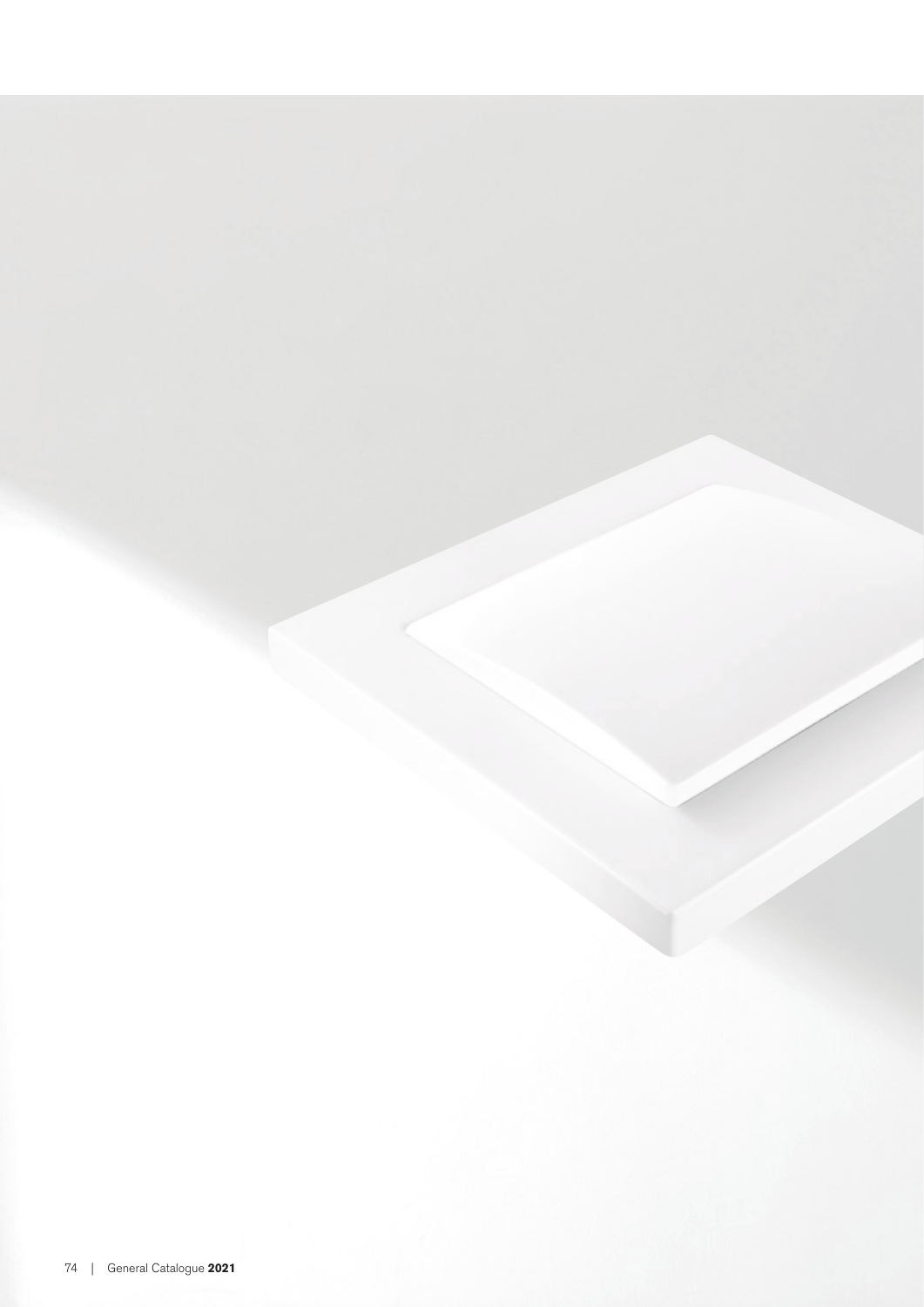# **Anti-bacterial solutions**

The antibacterial finish of Iris and Iris plus impedes the survival and transmission of microorganisms, which makes it the perfect ally for places where they flourish and where transmission can be high, such as hospitals, residential homes and care centres and the common areas of offices or residents' associations.



Ost of



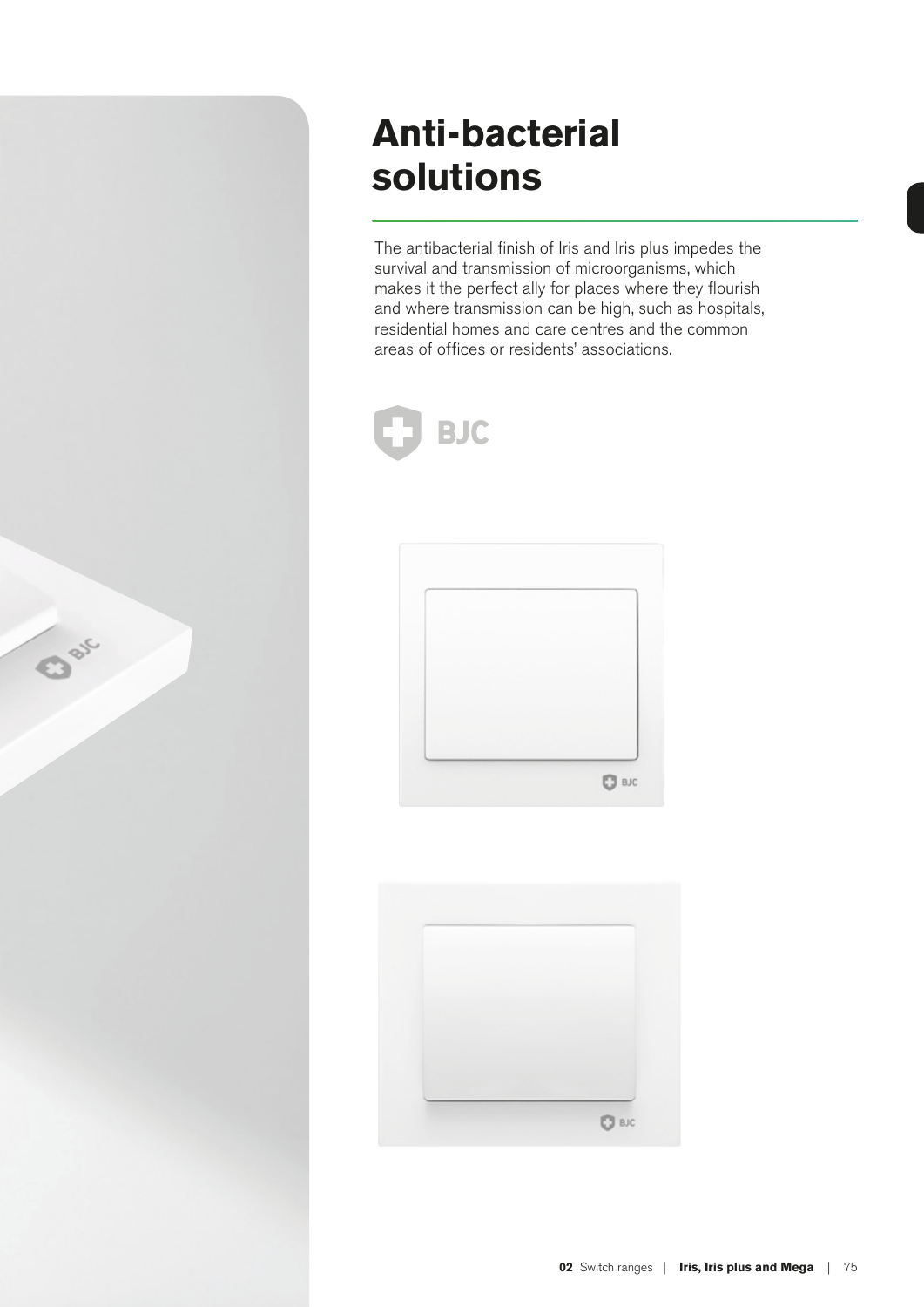## **Anti-bacterial solutions**

(check availability)

## **Switches**



#### **Switches**



| Double one-way switch                    | 18509 |
|------------------------------------------|-------|
| Double two-wav switch                    | 18510 |
| 16 A 250 V~                              |       |
| Double push-button                       | 18511 |
| 10 A $250$ V ~                           |       |
| Double push-button normally-closed 18513 |       |
| 10 A $250V -$                            |       |
|                                          |       |

Packing 10

#### **Anti-bacterial double rocker**

**BJC** 



### **Socket outlets with increased touch protection**



Schuko® socket outlet with increased touch protection 18524 Screwed terminals 16 A 250 V~

Packing 10

#### **Anti-bacterial Schuko® cover**



#### **Voice and Data connectors and adapters**



Adapter for 19582-1 1 RJ45/RJ11 connector (AMP, ITT, etc.)

Packing 10

#### **Anti-bacterial voice and data cover**